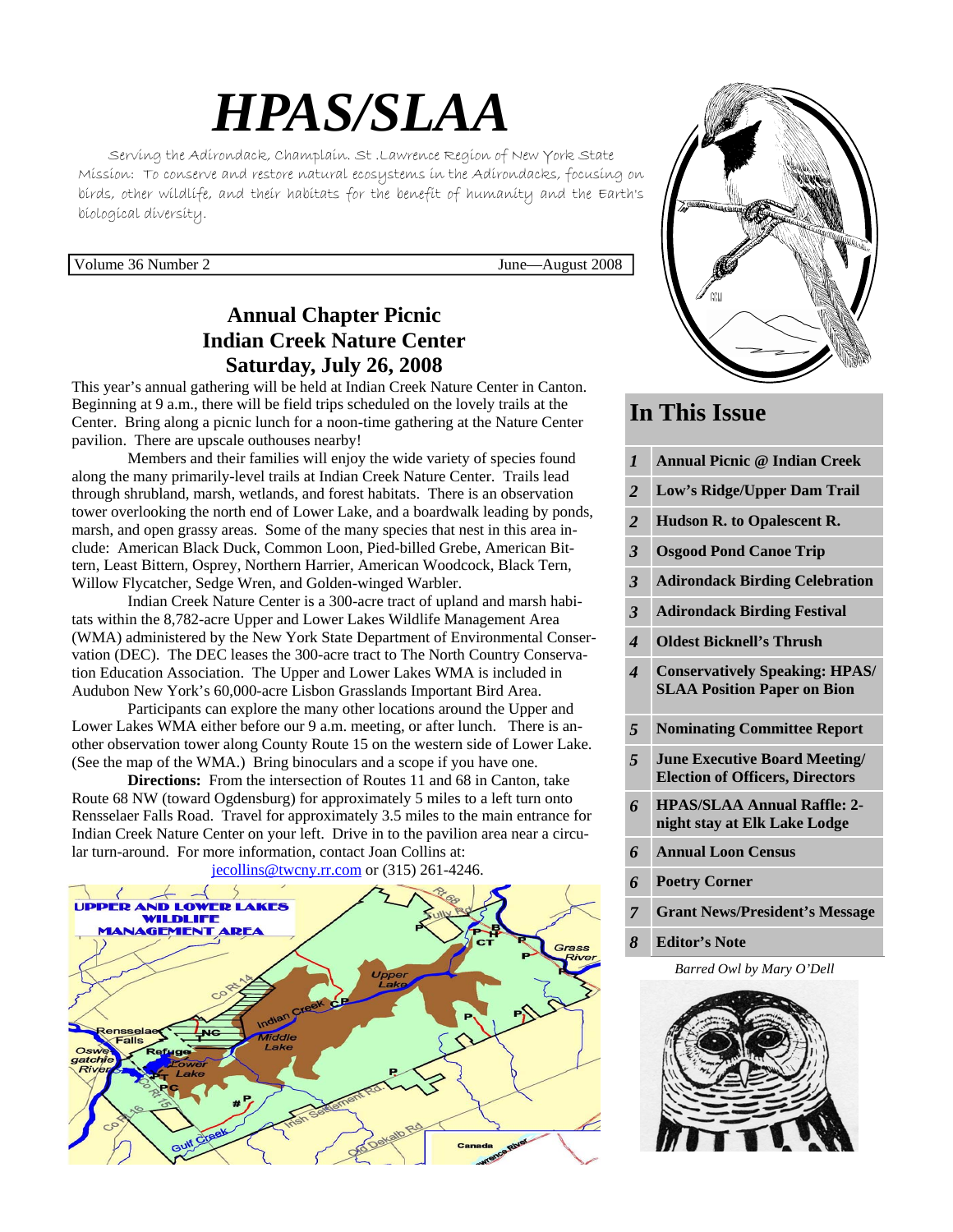#### **HPAS**

**High Peaks Audubon Society, Inc.** 

**Board of Directors** 

**Charlotte Demers President Newcomb (518) 582-2157** 

**Janet Mihuc, Ph.D Vice-President Saranac (518) 293-6490** 

**Amy Freiman Treasurer Newcomb (518) 582-3655** 

**John Thaxton Recording & Corresponding Secretary Keene (518) 576-4232** 

> **John Brown Vermontville**

**Joan Clark Keeseville** 

**Jorie Favreau, Ph.D Tupper Lake** 

> **Leah Filo Childwold**

**Larry Master, PhD Lake Placid** 

> **Mary O'Dell Saranac Lake**

**Michele Snyder Morrisonville** 

> **Pat Thaxton Keene**

**High Peaks Audubon Society, Inc. A chapter of National Audubon Society serving the Adirondack/Champlain region of northern New York, including Clinton, Essex, Franklin and Hamilton counties.** 

*Correspondence and Membership Information* **High Peaks Audubon Society PO Box 488 Keene Valley, New York 12943-0488** 

> **John Thaxton, Newsletter Editor PO Box 488 Keene Valley, NY 12943-0488**

**HPAS Web Site: www.highpeaksaudubon.com Charlotte Demers, Web Master** 

*High Peaks Audubon Newsletter* **is published by High Peaks Audubon Society, Inc.** 

**Vol. 36 No. 2** 

#### **Tuesday, July 1, 2008 Low's Ridge/Upper Dam Trail in Piercefield-Colton (St. Lawrence Co.)**

**Time:** 7:30 a.m. to 1 p.m.

**Directions:** Meet at the Raquette Falls parking area on Route 421. Take Route 30 (between Long Lake and Tupper Lake) to Route 421. Follow Route 421 for a little over a half mile to Raquette Falls. Participants can car pool or car-caravan from this location to the trailhead.

**Bring:** Water, lunch, sunscreen, bug repellent, binoculars, appropriate clothes and waterproof hiking shoes.

**Distance:** Five miles round trip on a level dirt road. There is an optional 1.5 mile round trip hike up Low's Ridge for views of the Bog River Valley and High Peaks. **Hike Leaders**: Joan Collins & Amy Freiman

**Register** by calling Joan at (315) 261-4246 or jecollins@twcny.rr.com

#### **Saturday, July 5, 2008 Hudson River to Opalescent River**

#### **Time:** 8:00 a.m.

**Directions:** Meet at the parking lot for the Hanging Spear Falls approach to The Flowed Lands and Allen Mt—0.5 miles (on the right) before the end of the road at the Upper Works parking lot. Take Route 28N 5 miles east from the Town Hall in Newcomb to the access road to Tahawus; or from I-87 exit 29 take the Blue Ridge Road 18 miles west. Take the Tahawus Road 6 miles and bear left at the fork (sign for Mt. Marcy and the High Peaks); go 3 miles to the parking lot on the right. **Bring:** Water, snacks/lunch, bug dope, sunscreen, appropriate attire for the weather, sturdy/waterproof hiking boots, binoculars.

**Description:** 7.4 miles round trip. The terrain varies from old logging roads to trails through the woods with easy to moderate changes in grade; we'll cross the Hudson River on a suspension bridge, Lake Jimmy on a long wooden



bridge and circle Lake Sally before arriving at the Opalescent River. Last year on this trip at this time we saw many species of warbler including Mourning and Canada, Olive-sided flycatcher, a nesting loon and many other species. **Hike Leaders:** John & Pat Thaxton **Register:** Call 518.576.4232 or email: JPThax5317@aol.com

2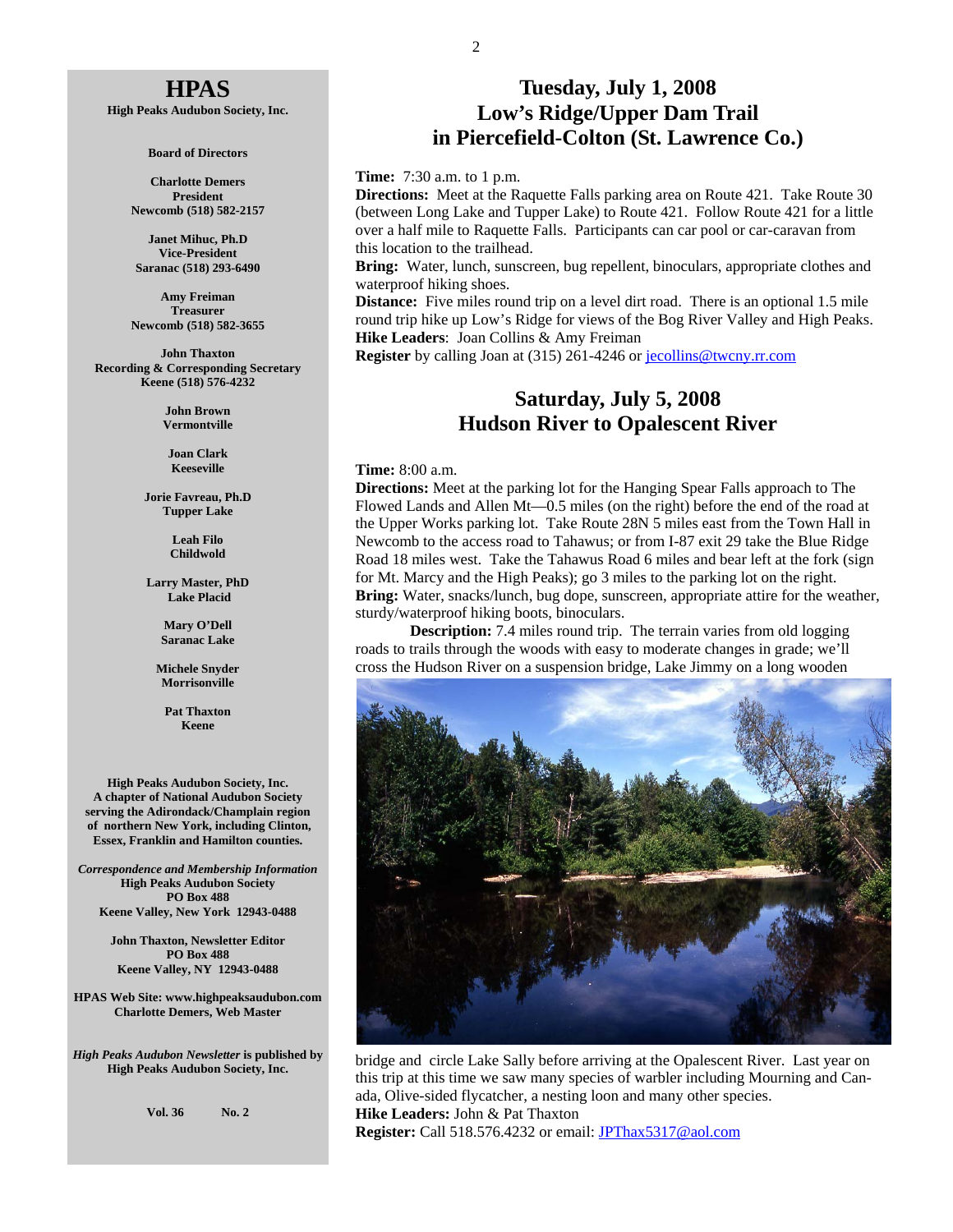#### **Saturday, July 12, 2008 Osgood Pond/Outlet Canoe Trip Brighten (Franklin Co.)**

#### **Time:** 8 a.m. to noon

**Directions:** Meet where the road to White Pine Camp crosses the outlet from Jones Pond leading to Osgood Pond. Google (kmz) and jpg maps showing the trip location and route of travel (in red) are available here: http:// masterimages.org/downloads/.

**Bring:** Your canoe or kayak, paddles, PFDs, sunscreen, snacks and water.

#### **Leader:** Larry Master

**Register** by calling Larry Master at (518) 523-2214.

 Expected and hoped for species include Palm and other Warblers, Black-backed and/or Three-toed Woodpeckers, Gray Jays, Lincoln's Sparrows, Mink Frogs, freshwater mussels, and lots of odonates (dragonflies & damselflies).

#### **Great Adirondack Birding Celebration Field Trips June 6 – 8, 2008**

Please register for all trips with the Paul Smith's Visitor Interpretive Center by calling (518) 327-3000. For additional information on all the weekend events, visit the Paul Smith's VIC web site at: www.adkvic.org.

#### **Friday, June 6, 2008**

**Boreal Ecology Hike** Paul Smiths VIC Property 2:00 p.m. **Owl Prowl and Night Sounds** (Paul Smiths VIC following the keynote speaker)

**Saturday, June 7, 2008**  (77:00 a.m. to 11:30 a.m. unless indicated otherwise)

**Bird Banding at the VIC** with Dr. Jorie Favreau of Paul Smiths College **Bloomingdale Bog, Bigelow Rd, & Oregon Plains Rd. Osgood River Canoe Trip Whiteface Mountain Madawaska Massawepie Mire Getting Started in Birding** with Ed Kanze (Families & Beginner Birders at Paul Smiths VIC 8:00 to 11:30 a.m.) **Teddy Roosevelt Birding Challenge** (Paul Smiths VIC 3:00 p.m. to 4:30 p.m.) **Sunday, June 8, 2008 (7 to 11:30 a.m.)** 

**Barnum Pond Canoe Paddle Bloomingdale Bog, Bigelow Rd, & Oregon Plains Rd. Osgood River Canoe Trip Whiteface Mountain Madawaska Massawepie Mire** 



## **Adirondack Birding Festival June 20 – 22, 2008**

To register, please call 800-648-5239 Mon-Fri. 9 am - 4 pm. (Registration is not necessary for any of the evening presentations.) For more detailed information, visit the Hamilton County web site at: www.hamiltoncounty.com.

#### **Friday June 20**

1:00pm - CANOE: **Jessup River** from Route 30 to Indian Lake, Lake Pleasant 2:00pm - WALK: **Perkins Clearing**, Lake Pleasant

#### **Saturday June 21**

6:00am - HIKE: **Blue Mountain**, Blue Mtn Lake (STRENUOUS) 7:00am - CANOE: **Round Lake with a stop at Sabattis Bog**, Long Lake 7:00am - WALK: **Perkins Clearing**, Lake Pleasant 7:00am - WALK: **Ferds Bog**, Inlet 1:00pm - DRIVING SAFARI: **Powley Road**, Piseco 1:00pm - CANOE: **South Inlet of Raquette Lake**, Raquette Lake 3:00pm - WALK: **Old Dam Nature Trail**, Inlet 7:00pm - WALK: **Twilight Bird watch** @ Camp Sagamore, Raquette Lake

#### **Sunday June 22**

7:00am - HIKE: **Fiddlers Pond**, Arietta 7:00am - HIKE: **Northville-Lake Placid Trail**, Long Lake 7:00am - HIKE: **Rock Pond**, Blue Mtn Lake 7:00am - HIKE: **Black Bear Mountain**, Inlet (STRENUOUS) 1:30PM - **CRUISE**: 2-3:30pm aboard the **W.W. Durant**, Raquette Lake

3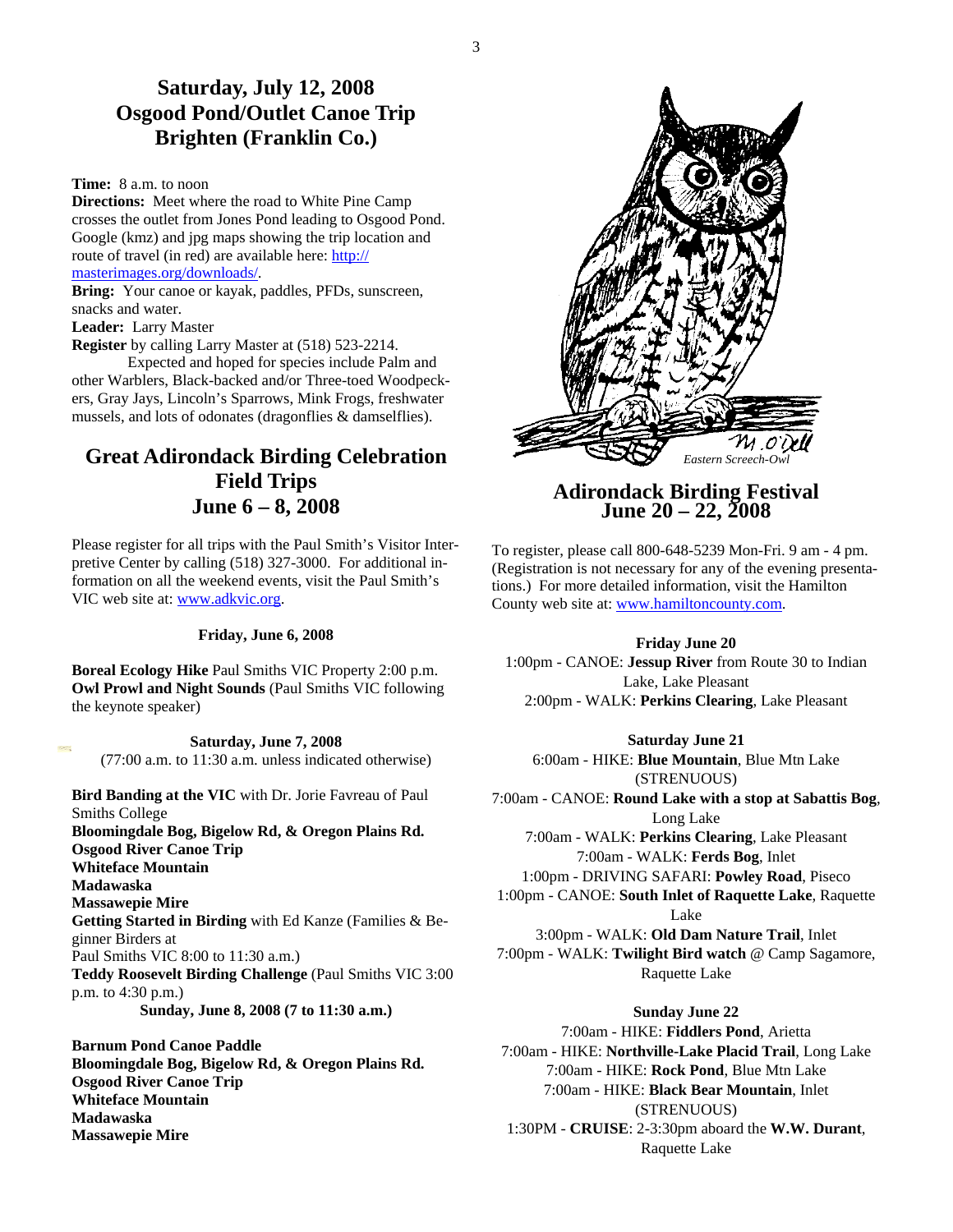#### **The Oldest Known Bicknell's Thrush on Record**

Last summer's encounter of VCE biologists and the oldest known Bicknell's Thrush on record has called into question bragging rights for longevity. On 30 May 2007, Chris Rimmer extracted Bicknell's Thrush #1531-48278 from a mist net next to a Stratton Mountain ski trail. This bird, a male, turns out to be the all-time reigning veteran of its species, having been banded by us as a yearling on 23 July 1997, in almost exactly the same spot! Assuming an approximate hatch date of 1 July 1996, its age of 10 years and 11 months places it firmly in the category of wizened avian elder. In fact, #1531- 48278 has been captured a total of 29 times since 1997, in every year except 2003. It is a true legend among Bicknell's Thrushes.

 For perspective, the USGS Bird Banding Lab's data base of avian longevity indicates that our Stratton male Bicknell's Thrush pales in comparison to the all-time recordholding Laysan Albatross of 50 years and 8 months. North American records for longevity belong to an Arctic Tern of 34 years and an Atlantic Puffin of 31 years and 11 months. However, consider that migratory passerine birds, being generally small bodied and metabolically high-functioning, rarely live longer than 7-8 years, if that. Among other North American thrushes, only the American Robin (a much larger bird) exceeds our Stratton Bicknell's for known longevity, with the record-setter a bird of 13 years and 11 months. Among other Catharus thrushes, a Swainson's of exactly 11 years officially tops our Stratton male, while the longevity record for Veery is 10 years and one month, for Hermit nine years and four months, and for Gray-cheeked Thrush seven years and four months.

 The oldest known banded Wood Thrush is eight years, 11 months. In judging whose staying power is more impressive, Bicknell's Thrush #1531-48278's or Bicknologists Chris Rimmer's and Kent McFarland's, consider the following: we conservatively estimate that #1531-48278 has logged 35,000 straight-line miles in 10 round-trip migrations between Stratton Mountain and its presumed winter quarters on Hispaniola. We can probably double that number to account for other flying during the course of its life. Assuming that #1531-48278 has sired an average of two young per year over the 10 years of its breeding life, it has added 20 progeny, spending immeasurable amounts of energy acquiring mates and food for those young. It has endured repeatedly harsh weather at every phase of its annual cycle. The list goes on.

 Rimmer and McFarland? Well, yes, they too have endured their share of hardships in pursuit of this and other Bicknell's Thrushes since 1992—sleep deprivation, rough terrain, black fly hordes, primitive living conditions, tough weather, mental anguish, etc. Give them a pat on the back for their persistence as "brute force biologists," but there is no contest in the final analysis. Bicknell's Thrush comes out on top.

 *—Chris Rimmer*



 *Bicknell's Thrush Photo by Lloyd Spitalnik* 

#### **Conservatively Speaking**

*A new, regular column focusing on conservation issues, "Conservatively Speaking" begins its tenure in the form of the HPAS/SLAA position paper below*.

#### **St. Lawrence-Adirondack Audubon/High Peaks Audubon Society Position on the Proposed BION Ethanol Plant and Six Beef CAFOs**

BION Technologies Inc. has proposed an ethanol plant and six large concentrated animal feeding operations (CAFOs) with 84,000 beef cows in New York State's St. Lawrence County. The proposed ethanol plant would be located in Ogdensburg, and the six large CAFOs, with 14,000 cows each, would be spread out in the St. Lawrence River Valley area.

 St. Lawrence County provides critically important habitat for *Endangered*, *Threatened*, and *Special Concern* bird species of New York State. Five of the ten New York State Department of Environmental Conservation listed *Endangered* bird species can be found in St. Lawrence Co., while eight of ten *Threatened* species are found here, and 15 of 19 *Special Concern* species are also found in the county. From a northeastern U.S. perspective, St. Lawrence County is a vital area for grassland birds, a suite that is declining more rapidly than any other group of birds in North America. Grasslands are one of the most endangered ecosystems in the country because they are so easily converted to high intensity agricultural crop production such as corn or other row crops. In contrast, the idyllic nature of traditional agriculture practices in the area such as infrequently mowed hayfields and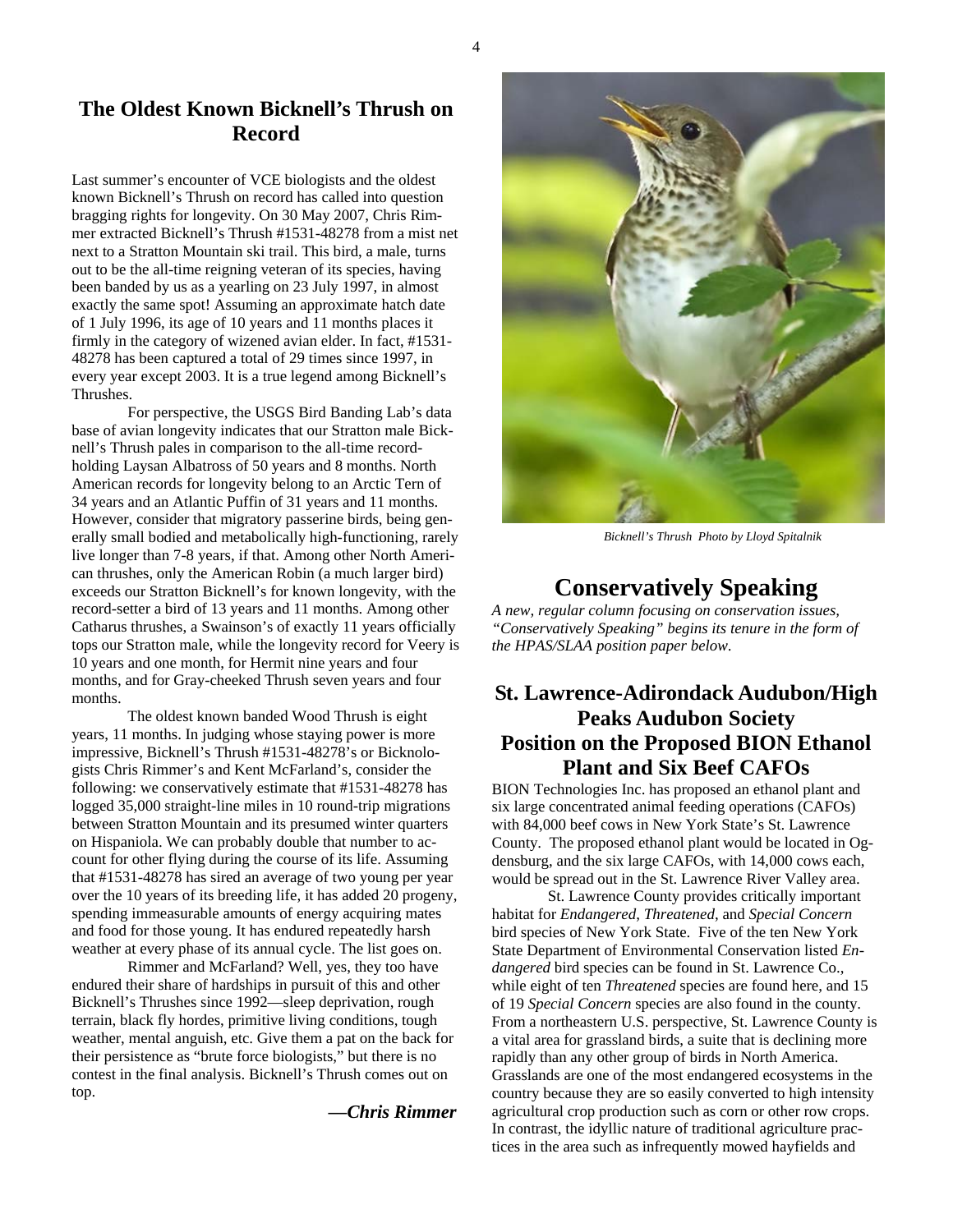nesting grassland birds. In particular, St. Lawrence County is home to 17% of the global breeding population of Bobolinks, and the county's shrublands are home to an important population of the declining Golden-winged Warbler. St. Lawrence County contains seven New York State Important Bird Areas (IBAs), including the 60,000 acre Lisbon Grasslands IBA – a mosaic of wetlands and grasslands, of which a large proportion is privately owned, that is home to a wide diversity of species. The Important Bird Area program is an international bird conservation initiative with simple goals: to identify the most important places for birds, and to conserve them.

 The proposed BION project would likely result in widespread loss of grassland, shrubland, and healthy forest habitats within St. Lawrence County. In the rush for biofuels, many of these fragile habitat areas would be converted to corn fields resulting in little biodiversity. The loss of critically important habitat areas would prove devastating for the many bird species that nest in the area.

 Also, as recently pointed out in the prestigious journal *Science* (February 2008), the destruction of natural ecosystems results in the release of more greenhouse gases, and we are then deprived of these natural sponges that absorb carbon emissions. Cropland absorbs far less carbon than the habitat it replaces. These negative consequences greatly offset the potential gains from biofuels. In response to the supposed environmental benefits of the proposed BION project, biofuels development actually results in more greenhouse gases released to the atmosphere than conservation of natural habitats, including grasslands.

 There are many other potential negative environmental impacts from the massive project BION has proposed – impacts on air quality, water quality, and groundwater – that have yet to be adequately addressed by the company. In addition, the impacts of an industrial operation of this scale on the quality of life in this rural area are unavoidable.

 More globally, many countries are reconsidering biofuels given the large scale clearing of tropical forests and grasslands to meet the demands for more cropland. In addition, there is a growing world food crisis that is exacerbated by croplands dedicated to growing "fuel" instead of food.

 For all of the above reasons and concerns, the St. Lawrence-Adirondack Audubon/High Peaks Audubon Society Chapter opposes the proposed BION Technologies Inc. ethanol/beef CAFO project in St. Lawrence County.



**—Joan Collins** 



### **Nominating Committee Report**

The nominating committee is pleased to present the following slate for the officers and Board of Directors. We will vote for the slate at the HPAS booth at the Paul Smiths VIC on June 7, 2008 at 2 p.m

#### **Officers**

**President:** Charlotte Demers (2007-2009) **Vice-President:** Larry Master, PhD (2008-2010) **Treasurer:** Amy Freiman (2007-2009) **Secretary:** John Thaxton (2007-2009)

#### **Directors**

John Brown, Vermontville; Joan Clark, Keeseville; Joan Collins, Potsdam; Jorie Favreau, PhD, Tupper Lake; Leah Filo,Childwold; Lee Harper, Massena; Glenn Johnson, PhD; Potsdam; Leslie Karasin, Saranac Lake; Melanie McCormick, Plattsburgh; Mary O'Dell, Saranac Lake; Peter O'Shea, Fine; Pat Thaxton, Keene; Mary Beth Warburton, Potsdam; Eileen Wheeler; Canton

#### **June Board Meeting**

The next HPAS/SLAA Executive Board Meeting will take place on Saturday, June 7th, 2008 at 2:00 p.m. at the Paul Smiths Visitor Interpretative Center. The meeting will be short and primarily for the purpose of voting on nominations for new officers and directors; it is open to all members. For information contact Charlotte Demers: cdemers@esf.edu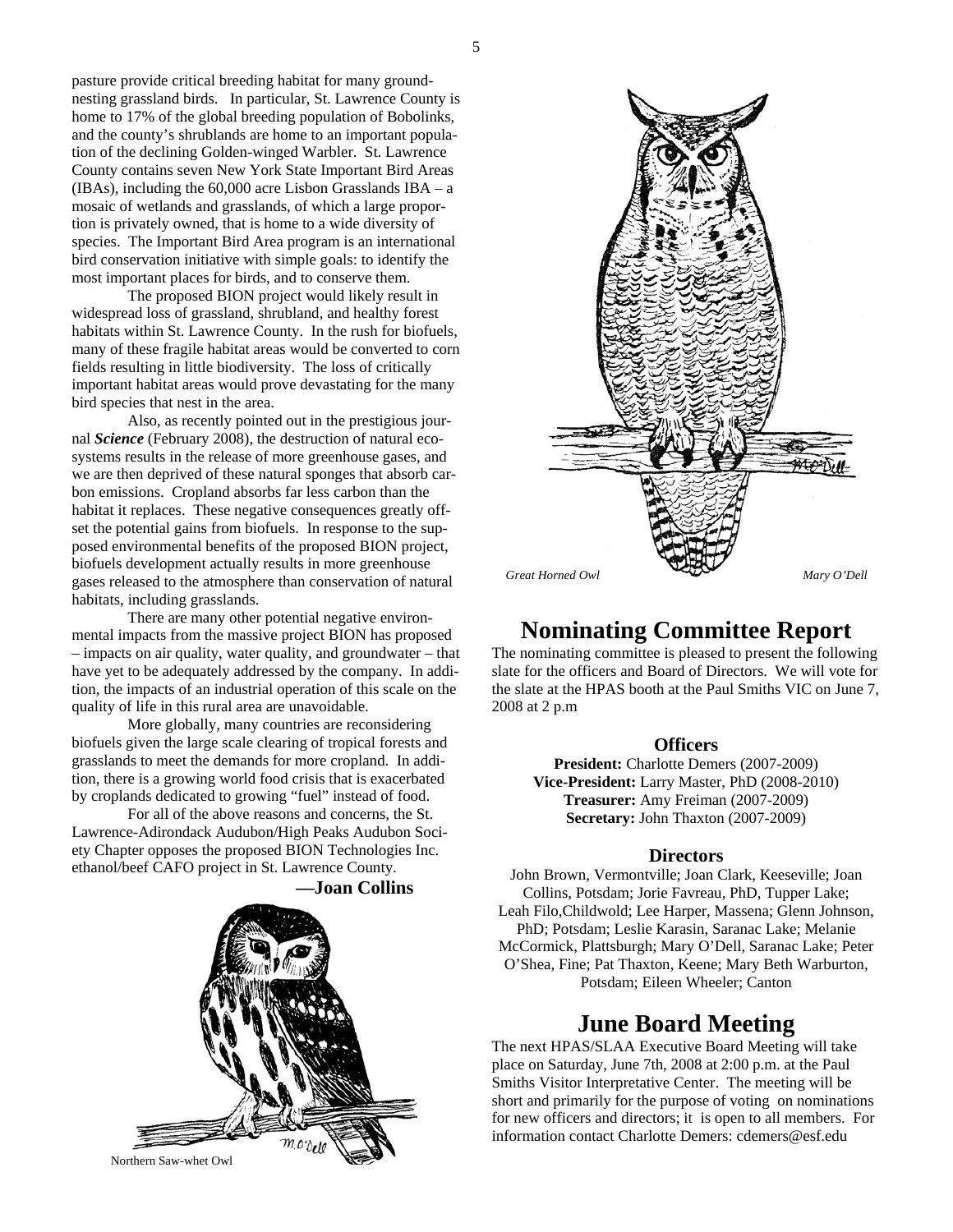#### **2007 HPAS Raffle**

As a member and supporter of HPAS/SLAA, you contribute to an organization dedicated to conserving and restoring wildlife and their habitats through advocacy and education. All of these programs are funded by donations from HPAS members and other generous supporters. Membership dues only covers approximately 50% of the operational costs of the organization. We need your help to continue to offer a variety of activities and take advantage of educational opportunities.

 This year's raffle prize is a two-night stay at the fabulous Elk Lake Lodge, which National Geographic Magazine called the "jewel of the Adirondacks." Located in a 12,000 acre private forest, Elk Lake reflects the high peaks surrounding it—Nippletop, Blake, Colvin, Dix and McComb. Private trails lead off in all directions, guests enjoy the use of complimentary canoes and rowboats and the stay includes breakfast, a picnic selected the night before and a full dinner. Absolutely unique, Elk Lake Lodge ranks high on everybody's short list. Location, location, location...

 You will be receiving in the mail a book of raffle tickets that are \$5.00 each or the book of six for \$25.00. Please help support HPAS by purchasing or selling tickets. Send your check or money order made out to "High Peaks Audubon" in the envelope provided. If you would like additional raffle tickets please contact Charlotte Demers at (518)582-4551 ext 103 or cdemers@esf.edu. The drawing for this fabulous prize will be at the HPAS Annual Meeting to be held **July 26th**. For more information on this event, visit the HPAS web site (www.highpeaksaudubon.com) and click on "events".



#### **Like to Watch Loons? Join in the ALCP's Annual Loon Census on Saturday, July 19th, from 8-9a.m.**

Help the Adirondack Loon Conservation Program look for loons! Join in the ALCP's Annual Loon Census on Saturday, July 19th, 2008, from 8:00-9:00 a.m. For more information or to choose a lake to conduct your observations, please contact the ALCP Program Manager at asauer@wcs.org or at 518-891-8836. To learn more about the ACLP's Annual Loon Census, visit

#### www.adkscience.org/loons.



#### **Poetry Corner Anecdote of the Jar**

 I placed a jar in Tennessee, And round it was upon a hill It made the slovenly wilderness Surround that hill.

 The wilderness rose up to it, And sprawled around, no longer wild. The jar was round upon the ground And tall and of a port in air.

 It took dominion everywhere. The jar was gray and bare. It did not give of bird or bush, Like nothing else in Tennessee. **—Wallace Stevens** *Louis Agassiz Fuertes*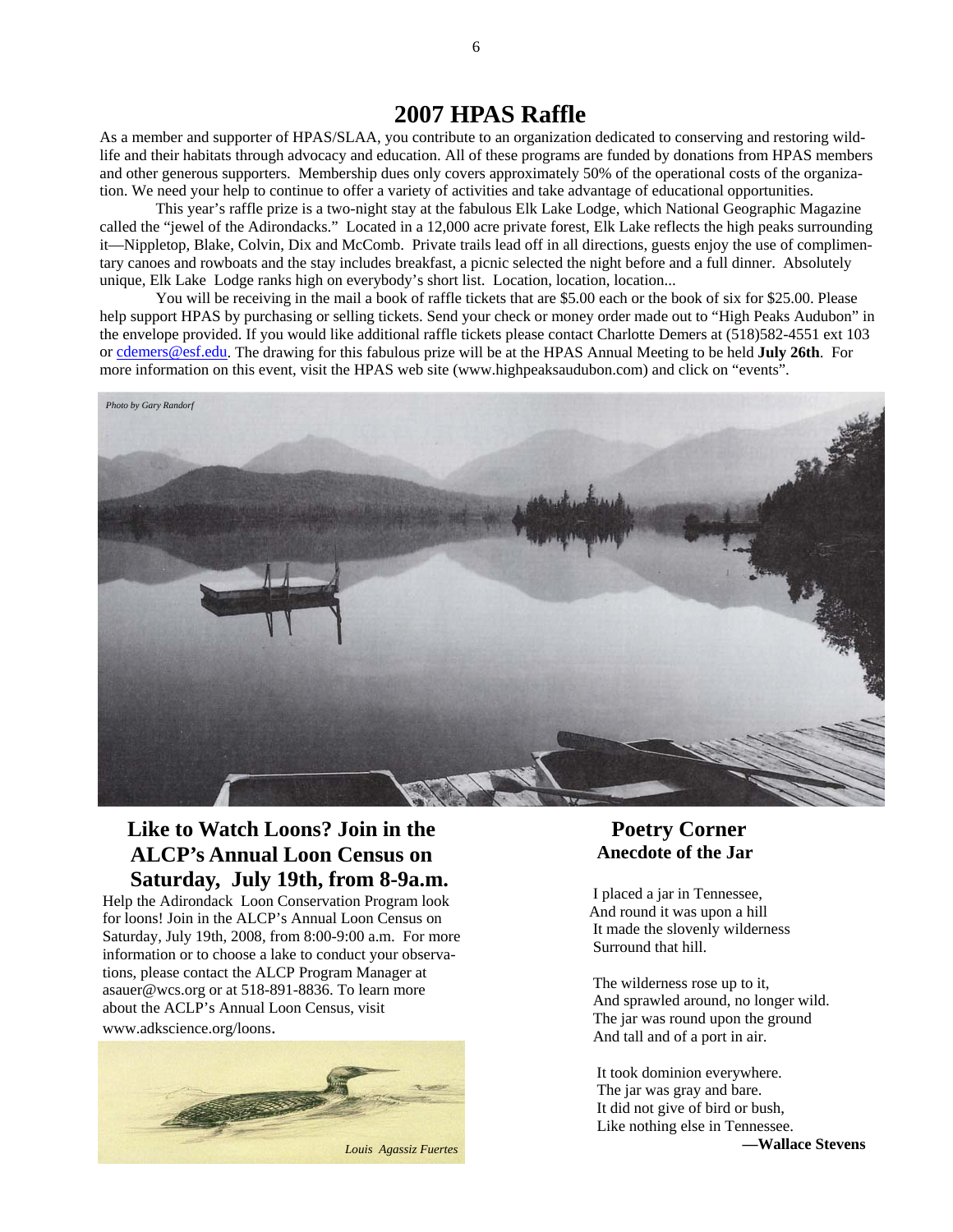#### **Joseph and Joan Cullman Conservation Foundation Annual Lecture: Friday, June 6th, 2008, 7:00 p.m. Paul Smiths Visitor Interpretative Center Lang Elliot**

It pleases me enormously to announce that the first Joseph and Joan Cullman Conservation Foundation Lecture will feature Lang Elliot, the acclaimed nature recordist, photographer, author and owner of Nature Sounds, Inc.

 Mr. Elliot's latest book, *The Songs of Wild Birds*, includes a CD with a stunning collection of bird songs and calls, many of them recorded in the Adirondacks, where the author lived for several years. By way of instancing how incredible some of the bird calls sound I often play for guests the *sonic boom* generated by male common nighthawks when they open their wings suddenly to break a precipitous dive from hundreds of feet in the air. Never having heard the sound, I wonder how anyone could have captured it on a recording, and I can't wait to ask Mr. Elliot how he gets these recordings.

 Put this lecture on your calendar and get ready for an amazing evening of stunning photographs, wild sounds and even wilder anecdotes.

**—John Thaxton** 

### **Joseph and Joan Cullman Conservation Foundation Education Grant**

Hi Everyone,

 I just wanted to give feedback on the results of our \$1,000 grant (from the Cullman Foundation) to Indian Creek Nature Center for new binoculars. Yesterday, Mary Beth Warburton and I once again participated in the Conservation Field Days event for the 6th grade classes of St. Lawrence County at Indian Creek Nature Center. We led birding hikes on the trail to the observation tower overlooking Lower Lake. Last year, the kids had to share very low-end binoculars with 3 to 4 kids per pair - needless to say, it did not work well.

 This year, with 20 new pairs of Eagle Optics binoculars, the kids were completely engaged - it made a HUGE difference! Many of the kids had never looked through binoculars and their reactions were priceless. One girl came running up to me and excitedly said that she looked at the face of a person far away, and it was as if the person was right in front of her! Each class very reluctantly gave back the binoculars at the conclusion of our hour-long hikes - they thought they could keep them for the whole day! I am thrilled that our grant allowed the kids to be so engaged, and to get terrific views of many colorful birds - it may have even sparked the birding desire in many of them. It was also wonderful that Eagle Optics gave 10 free pairs to match the 10 purchased pairs for the center.

 The Conservation Field Days event is held on 2 different dates, so Mary Beth and I will be leading trips again in a couple of weeks for more 6th grade classes in the county and we really look forward to it! Twelve year-olds have all kinds of fascinating things to say!!! **—Joan Collins** 

#### **President's Message**

The Board of Directors met in March, with representatives from both organizations, and decided upon a new name for our merged Chapters – *Northern New York Audubon*. This name best represents the broad region that we now encompass. A change to our current By-laws and our Articles of Incorporation is required to finalize the name change. The last steps to the merger between *High Peaks Audubon Society* and *St. Lawrence – Adirondack Audubon* needs to be completed and is in your hands. You will very shortly be receiving an informational mailing with a return postcard requesting your vote on the above mentioned changes. As an organization, we have many great programs and field trips scheduled for the coming year and have important conservation priorities that we will be addressing. We need to complete this merger and move forward as an organization so we can focus our energy and attention on other matters. I encourage you to return your vote proxy in favor of the changes in the By-Laws and the Articles of Incorporation. It is very important that you vote and return your proxy ballots so that we get the required number of votes to approve this name change.